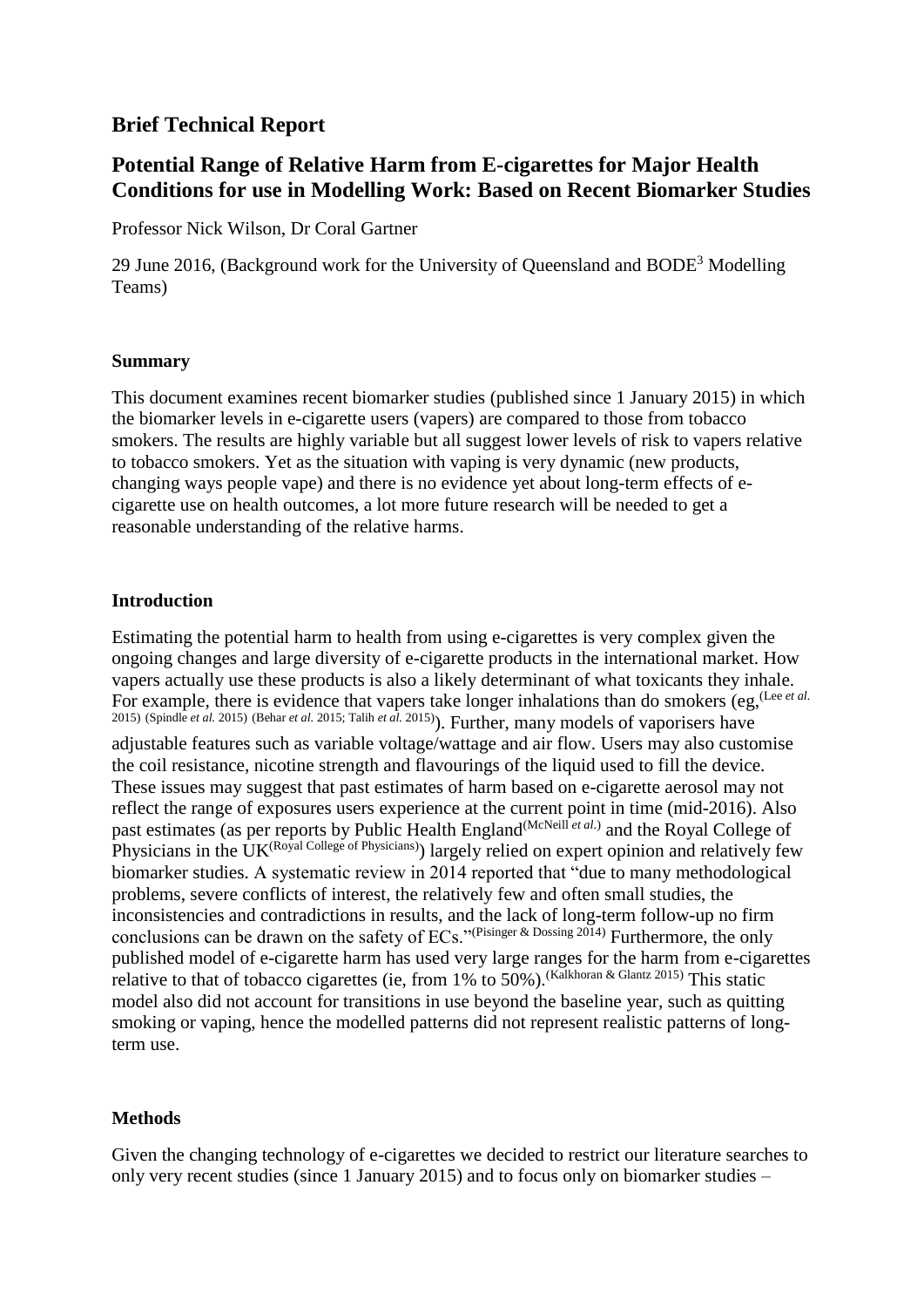which are more likely to capture the impacts from what vapers actually inhale than studies of just aerosols or e-cigarette product constituents. Different search strategies were used to identify the likely relative harm (compared to tobacco smoking) for: (i) cancer causation in general; (ii) and harm to the cardiovascular and respiratory systems.

For carcinogens we used a list of the top eight most important carcinogens from tobacco smoking based on Cunningham et al<sup>[\(Cunningham](#page-5-4) et al. 2011)</sup>: acrolein; formaldehyde; acrylonitrile; 1,3-butadiene; cadmium; acetaldehyde; ethylene oxide; and isoprene. Although this was a tobacco industry funded study, these specific carcinogens are reported as relevant in other scientific literature as well and so seem reasonable to use. In PubMed searches, the specific names of these carcinogens were combined with the words "electronic cigarettes" or ecigarettes (with searches restricted to 1 January 2015 to 5 May 2016). The metabolites of the most important carcinogen (acrolein) were also included in these searches (ie, "HPMA" [*N*- (2-Hydroxypropyl)methacrylamide]).

Tobacco-specific nitrosamines are also described in the literature as important carcinogens, <sup>(Xue *et al.* [2014\)](#page-6-4) [\(Yalcin & de la Monte 2016\)](#page-6-5) so we repeated the above searches with the terms</sup> "nitrosamine", "NNN", "NNAL", and "NNK". (NNK is the nicotine-derived nitrosamine [ketone,](https://en.wikipedia.org/wiki/Nicotine-derived_nitrosamine_ketone) NNN is *N*[-nitrosonornicotine,](https://en.wikipedia.org/wiki/N-Nitrosonornicotine) and NNAL is a metabolite of NNK [\[4-](https://en.wikipedia.org/w/index.php?title=4-(methylnitrosamino)-1-(3-pyridyl)-1-butanol&action=edit&redlink=1) [\(methylnitrosamino\)-1-\(3-pyridyl\)-1-butanol\]](https://en.wikipedia.org/w/index.php?title=4-(methylnitrosamino)-1-(3-pyridyl)-1-butanol&action=edit&redlink=1)).

For cardiovascular disease (CVD) and respiratory harm we searched for all recent biomarker based studies by using the words "electronic cigarettes" or e-cigarettes and "blood or urine or biomarker" (with searches restricted to 1 January 2015 to 5 May 2016). A specific search was also done for "carbon monoxide" as this is also relevant for CVD risk from tobacco smoking. [\(US Department of Health and Human Services\)](#page-6-6)

We did not focus on nicotine and cotinine results, given that nicotine is probably less important than other toxicants in the pathogenesis of CVD. [\(US Department of Health and Human Services\)](#page-6-6) Similarly for the results for changes in blood pressure, heart rate and other measures of blood flow, all of which may be largely influenced by nicotine intake (eg, Farsalinos et al 2016, <sup>[\(Farsalinos](#page-5-5) *et al.* 2016) flow mediated dilation in Carnevale et al<sup>[\(Carnevale](#page-5-6) *et al.* 2016); and blood</sup></sup> flow to oral mucosa<sup>[\(Reuther](#page-6-7) et al. 2016)</sup>). Studies of airway resistance (eg, FEV) were also not included as these might also reflect short-term effects as opposed to long-term respiratory damage.

All the above searches were also repeated for the Abstracts of the most relevant tobaccorelated conference held in March 2016 (Society for Research on Nicotine and Tobacco).

Abstracts of the identified studies were then examined for determining if comparisons with tobacco smoking were included and to ensure a biomarker measurement in humans was involved (eg, measurement in human urine or exhaled breath).

#### **Results**

The results suggest a very diverse range of values as shown in Table 1, but all suggest lower levels of risk for vapers compared to tobacco smokers. In particular, the risk associated with carbon monoxide seems likely to be close to 0% or a few percent at most. However, preliminary evidence (ie, one study by Carnevale et al<sup>[\(Carnevale et al. 2016\)](#page-5-6)</sup>) suggests that the effect of vaping on three other inflammatory markers associated with CVD may be at least half that of tobacco smoking. The results for cancer-related toxicants are less variable – but the range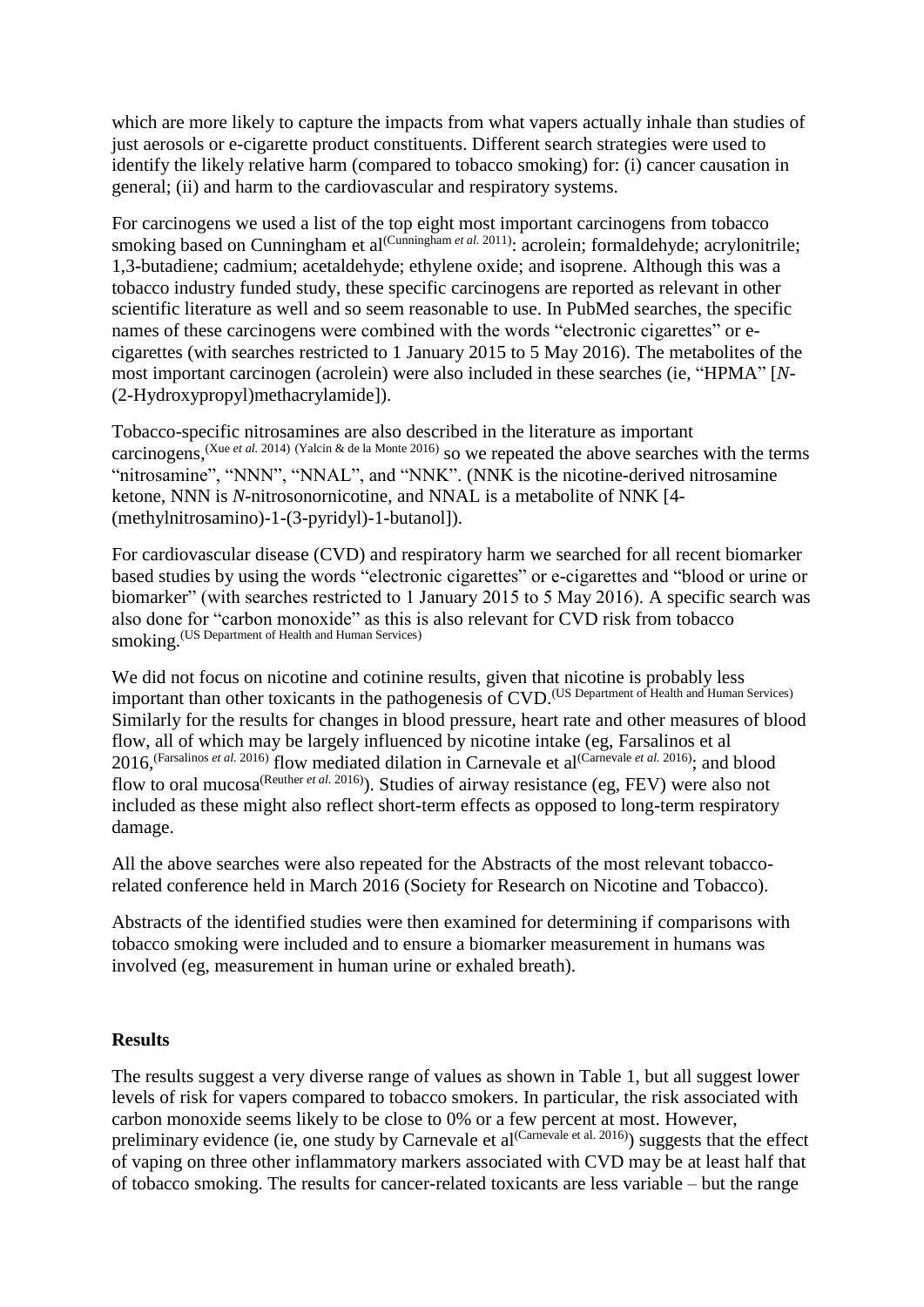is still large at 0% to 23% that of tobacco smoking.

Table 1: Results of identified biomarker studies where vaping is compared to tobacco smoking (ordered within disease categories by relative level and for studies reported since 1 January 2015)

| <b>Disease</b>                     |                                        | % level in<br>vapers<br><b>VS</b> |                                                                       |                                                                                                                                                                                                                                                                                                                                                                                                                                                                                                                                                                                                                       |  |
|------------------------------------|----------------------------------------|-----------------------------------|-----------------------------------------------------------------------|-----------------------------------------------------------------------------------------------------------------------------------------------------------------------------------------------------------------------------------------------------------------------------------------------------------------------------------------------------------------------------------------------------------------------------------------------------------------------------------------------------------------------------------------------------------------------------------------------------------------------|--|
| group<br>relevance                 | <b>Measure</b>                         | tobacco<br><b>smokers</b>         | <b>Study</b>                                                          | <b>Extra details</b>                                                                                                                                                                                                                                                                                                                                                                                                                                                                                                                                                                                                  |  |
| <b>Mainly cancer relevant</b>      |                                        |                                   |                                                                       |                                                                                                                                                                                                                                                                                                                                                                                                                                                                                                                                                                                                                       |  |
| Cancer                             | <b>NNAL</b>                            | Around<br>0%                      | Martin et al<br>2016 (Martin et al.<br>2016)                          | The 12 vapers had NNAL levels in their urine at<br>non-smoker levels, except for one subject (where<br>the level was above the cut-off point for<br>distinguishing smokers from non-smokers).                                                                                                                                                                                                                                                                                                                                                                                                                         |  |
| Cancer                             | <b>Total NNAL</b>                      | 1.5%                              | Hecht et al<br>2015(Hecht et al.<br>2015)                             | Measured in urine. The results also have wide<br>uncertainty. The comparative results for smokers<br>were based on the average of three separate<br>studies.                                                                                                                                                                                                                                                                                                                                                                                                                                                          |  |
| Cancer                             | <b>Total NNAL</b>                      | 2.5%                              | Kotandeniya<br>et al<br>2015 <sup>(Kotandeniy</sup><br>a et al. 2015) | Measured in urine. Total of 27 vapers and 38<br>smokers.                                                                                                                                                                                                                                                                                                                                                                                                                                                                                                                                                              |  |
| Cancer                             | <b>Total NNAL</b>                      | 14.3%                             | Wagener et<br>al<br>2016 <sup>(Wagener et</sup><br>al.)               | The study included 10 smokers and 20 vapers (9<br>used a Generation 2 device and 11 used a<br>Generation 3 device). The relative value for the<br>latter is shown (14.3%). For the Generation 2<br>device users the equivalent value was 11.6%.                                                                                                                                                                                                                                                                                                                                                                       |  |
| Cancer (&<br>CVD&<br>respiratory*) | 3-HPMA<br>(from<br>acrolein)           | 20.7%                             | Hecht et al<br>2015(Hecht et al.<br>2015)                             | See above for other results from this study.                                                                                                                                                                                                                                                                                                                                                                                                                                                                                                                                                                          |  |
| Cancer (&<br>CVD&<br>respiratory*) | 3-HPMA<br>(from<br>acrolein)           | 21.1%                             | McRobbie et<br>al<br>2015(McRobbie<br>et al. 2015)                    | Measured in urine. The results were relative to<br>levels at baseline when smoking tobacco four<br>weeks before (albeit with wide uncertainty). At this<br>four week point the 3-HPMA levels of the vapers<br>were just over a third (35.4%; 343/969) that of<br>dual users in the study.                                                                                                                                                                                                                                                                                                                             |  |
| Cancer                             | <b>Total NNN</b>                       | 22.9%                             | Kotandeniya<br>et al<br>2015 <sup>(Kotandeniy</sup><br>a et al. 2015) | See above for other results from this study (NNAL)                                                                                                                                                                                                                                                                                                                                                                                                                                                                                                                                                                    |  |
| <b>Mainly CVD relevant</b>         |                                        |                                   |                                                                       |                                                                                                                                                                                                                                                                                                                                                                                                                                                                                                                                                                                                                       |  |
| CVD(8)<br>respiratory*)            | Exhaled<br>carbon<br>monoxide<br>(eCO) | Around<br>0%                      | Yan and<br>D'Ruiz<br>2015 <sup>(Yan &amp;</sup><br>D'Ruiz 2015)       | A joint tobacco and e-cigarette company (Lorillard)<br>funded study which found the five types of e-<br>cigarettes had a non-significant impact on the<br>eCO levels in study participants, whereas the<br>tobacco cigarettes significantly increased the eCO<br>more than eight times above the baseline (from<br>3.00 ppm to 25.14 ppm). While detailed data were<br>not provided for CO levels from e-cigarettes in the<br>publication, the study reported "basically no<br>changes in exhaled CO after use of any of the 5<br>blu e-cigs" and CO levels were within the range for<br>non-smokers (2.86-3.52 ppm). |  |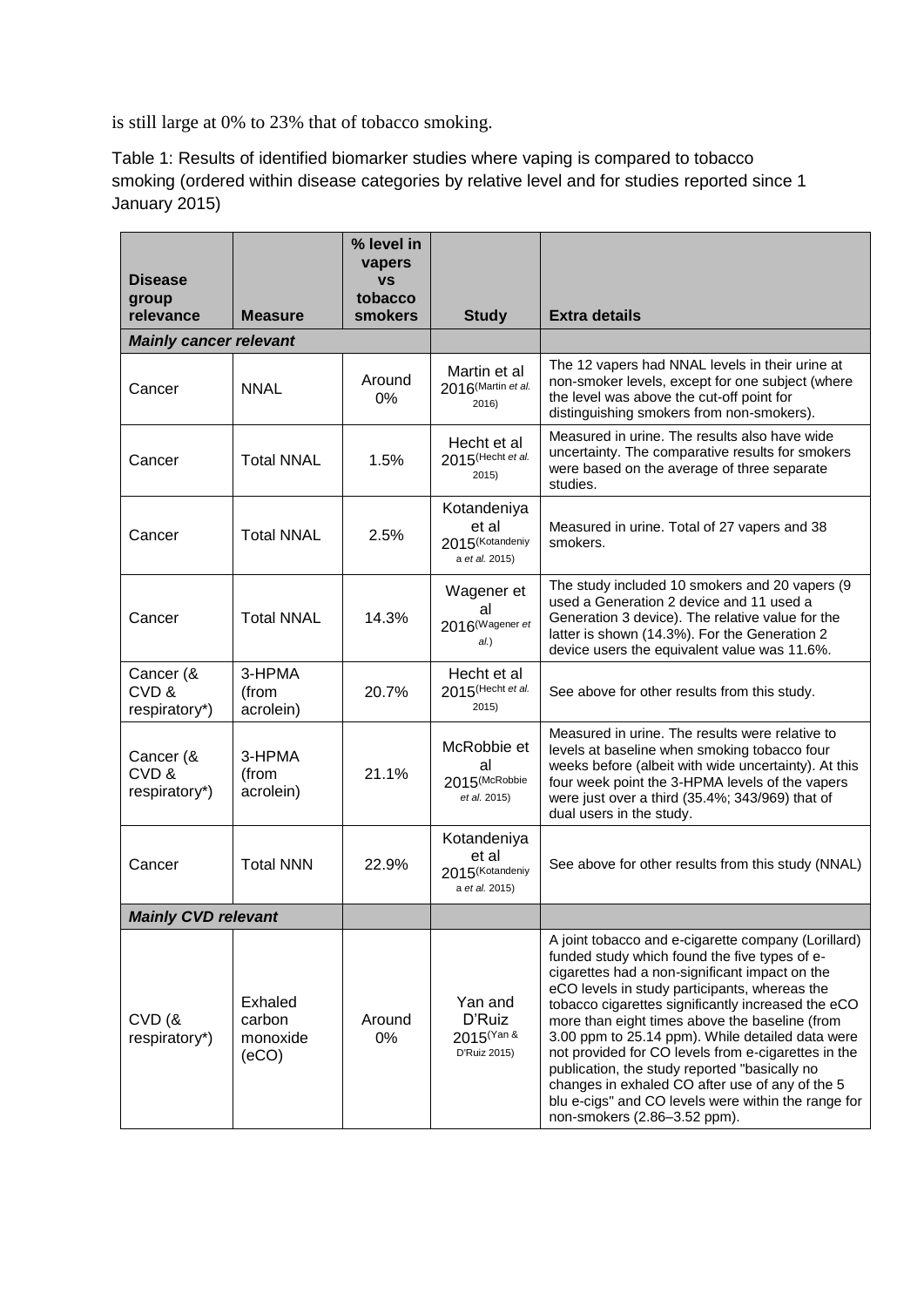| <b>Disease</b><br>group<br>relevance | <b>Measure</b>                                                                                                                     | % level in<br>vapers<br><b>VS</b><br>tobacco<br>smokers | <b>Study</b>                                                                  | <b>Extra details</b>                                                                                                                                                                                                                                                                                                                                                                                                                                                                                                                                                                                                                                   |  |
|--------------------------------------|------------------------------------------------------------------------------------------------------------------------------------|---------------------------------------------------------|-------------------------------------------------------------------------------|--------------------------------------------------------------------------------------------------------------------------------------------------------------------------------------------------------------------------------------------------------------------------------------------------------------------------------------------------------------------------------------------------------------------------------------------------------------------------------------------------------------------------------------------------------------------------------------------------------------------------------------------------------|--|
| CVD(8)<br>respiratory*)              | eCO                                                                                                                                | Around<br>0%                                            | Wagener et<br>al<br>2016 <sup>(Wagener et</sup><br>al.)                       | The levels in vapers for 2 <sup>nd</sup> and 3 <sup>rd</sup> generation<br>devices were 2.3 and 3.4 ppm (both in the <4 ppm<br>range consistent with not smoking). This<br>compared to 13.9 ppm in the smokers. See other<br>results from this study above.                                                                                                                                                                                                                                                                                                                                                                                            |  |
| CVD(8)<br>respiratory*)              | Fractional<br>eCO                                                                                                                  | Around<br>0%                                            | Ferrari et al<br>2015 (Ferrari et al.<br>2015)                                | The level did not increase after vaping among<br>either non-smokers or smokers (in marked<br>contrast to tobacco cigarettes).                                                                                                                                                                                                                                                                                                                                                                                                                                                                                                                          |  |
| CVD(8)<br>respiratory*)              | eCO                                                                                                                                | Around<br>0%                                            | McRobbie et<br>al 2015                                                        | The levels for vapers were within the range for<br>non-smokers at the four week point (<4 ppm). At<br>this time the eCO levels of vapers were 27.3%<br>(3/11) that of the dual users in the study.                                                                                                                                                                                                                                                                                                                                                                                                                                                     |  |
| CVD(8)<br>respiratory*)              | eCO                                                                                                                                | Around<br>0%                                            | Walele et al<br>2016 <sup>(Walele et</sup><br>al. 2016)                       | The level only increased in conventional cigarette<br>users, not in vapers. This was a tobacco industry<br>funded study.                                                                                                                                                                                                                                                                                                                                                                                                                                                                                                                               |  |
| CVD(8)<br>respiratory*)              | eCO                                                                                                                                | Around<br>0%                                            | Pacifici et al<br>2015 <sup>(Pacifici et</sup><br>al. 2015)                   | The level in vapers appeared to be in the normal<br>range for non-smokers. The level in vapers was<br>20%, 7% and 18% that of smokers at the 1 month,<br>4 month and 8 month points. The levels were also<br>lower than for dual users.                                                                                                                                                                                                                                                                                                                                                                                                                |  |
| CVD(8)<br>respiratory*)              | eCO                                                                                                                                | 10.4%                                                   | Washington-<br>Krauth et al<br>2016 <sup>(Washington</sup><br>-Krauth et al.) | This comparison used the amount of increase<br>after vaping/smoking.                                                                                                                                                                                                                                                                                                                                                                                                                                                                                                                                                                                   |  |
| CVD(8)<br>cancer &<br>respiratory*)  | eCO, NNAL                                                                                                                          | Reduced<br>levels                                       | Pulvers et al<br>2016 <sup>(Pulvers et</sup><br>al.)                          | Significantly lower levels in people who switched<br>from smoking to become vapers or dual users<br>(using second generation devices). The presented<br>results were not quantified. Lower levels of a<br>metabolite of benzene were also reported.                                                                                                                                                                                                                                                                                                                                                                                                    |  |
|                                      | <b>CVD and probably chronic respiratory disease</b>                                                                                |                                                         |                                                                               |                                                                                                                                                                                                                                                                                                                                                                                                                                                                                                                                                                                                                                                        |  |
| CVD&<br>respiratory                  | Four<br>biomarkers<br>of oxidative<br>stress:<br>sNox2-dp, 8-<br>isoPGF2 $\alpha$ ,<br><b>NO</b><br>bioavailability<br>, vitamin E | 67.3%<br>(median<br>results)                            | Carnevale et<br>al<br>2016 <sup>(Carnevale</sup><br>et al. 2016)              | After vaping, the levels of all these biomarkers<br>were reported as more favourable (from a health<br>perspective) than after a tobacco cigarette (except<br>for 8-isoPGF2 $\alpha$ in the non-smoker group). The e-<br>publication had some errors in Table 2 so an<br>updated table was supplied to us by the authors<br>(with some changes in the vitamin E results).<br>From their reported results we could calculate the<br>effect of vaping on these biomarkers as being<br>67% that of smoking tobacco cigarettes (using the<br>median result for the combined smoker and non-<br>smoker group for the four measures). The mean<br>was 67.8%. |  |

\* When considering chronic obstructive pulmonary disease (COPD), both acrolein and CO have been described as markers for oxidative damage (amongst a range of other molecules).<sup>[\(Antus & Kardos 2015\)](#page-5-13)</sup> The US Surgeon General also states the likely role of acrolein in CVD risk.<sup>(US Department of Health</sup> and Human Services)

#### **Discussion**

Given the evolving nature of e-cigarettes and how vapers use these products (typically with longer inhalations than smokers), a focus on the most recent biomarker studies probably gives the most reliable current estimates of potential chronic disease harm to human health.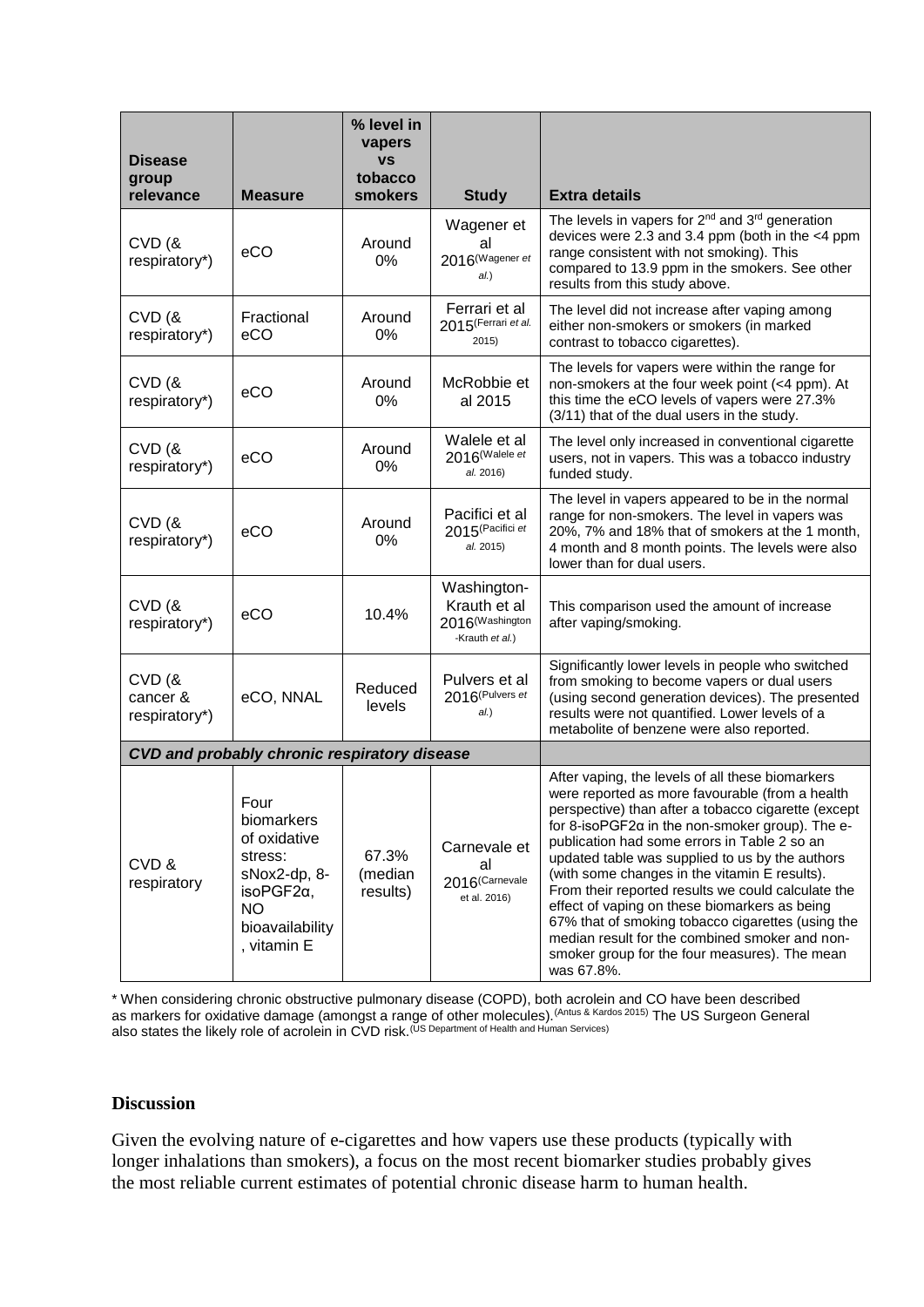Nevertheless, the human biomarker studies to date are relatively small and it is generally difficult to interpret the results in terms of long-term disease risk. It is also difficult to interpret the potential biases in work funded by tobacco/e-cigarette manufacturers –as discussed elsewhere.[\(Pisinger & Dossing 2014\)](#page-6-3)

In modelling work, it is possible to not assign any values for relative harm and just use the modelling to answer the questions around thresholds (eg, how much reduced harm from vaping would there need to be to balance out any possible harms of vaping such as any reduction in quit rates associated with dual use)? Nevertheless, scenario analyses could consider using the values in Table 2. Such use still needs to note the large uncertainty levels and that this knowledge base only represents that available as of June 2016 (and noting the dynamic market of changing products and changing vaping practices).

| Disease group                   | <b>Median</b><br>(mean)<br>values for<br>relative level | Range of<br>values for<br>relative<br>level | <b>Possible</b><br>values for use<br>in modelling* | <b>Uncertainty (for possible</b><br>use in modelling)        |
|---------------------------------|---------------------------------------------------------|---------------------------------------------|----------------------------------------------------|--------------------------------------------------------------|
| Cancers                         | 14.3%<br>(11.9%)                                        | 0% to $23%$                                 | 10%                                                | $SD = +/-30\%$ of the central<br>estimate, beta distribution |
| Cardiovascular<br>disease (CVD) | $0\%**$<br>$(9.7\%)$ **                                 | 0% to 67%                                   | 10%                                                | As above                                                     |
| Chronic respiratory<br>disease  | Probably just 1 study that<br>also applies to CVD       |                                             | Using values for CVD given the lack of data        |                                                              |

Table 2: Summary of the results from Table 1 with values that could be potentially used for modelling

\* There are many ways these could be selected. Here the mean values are rounded to the nearest 10% increment.

\*\* Calculated using all the non-cancer group values in Table 1 (ie, six zero values, 10.4% and 60.8%)

Further work to improve such estimates could be obtained from considering other types of biomarker eg, those considering the expression of inflammatory response genes in vapers.<sup>[\(Martin et al. 2016\)](#page-5-7)</sup> There are also laboratory studies of relevance which suggest that ecigarette aerosol may have constituents that could be harmful to human tissues in terms of triggering inflammatory responses, <sup>[\(Rubenstein](#page-6-13) *et al.* 2015) causing cytotoxicity, <sup>(Ji *et al.* [2016\)](#page-5-14) and</sup></sup> inducing oxidative stress. [\(Lerner](#page-5-15) *et al.* 2015) However, the validity of these studies are also reliant on the aerosol extracts being representative of what vapers are exposed to and translation into disease risk may not be straightforward. A review of the animal biomarker studies done to date may also be helpful (we note at least 21 such mouse studies and 17 rat studies in PubMed as per 10 June 2016). However, the relevance of animal models to human health risk is not always clear and it is often difficult to translate these animal model results into a quantitative estimate of human health risk. Similarly, the animals used in these experiments may not be exposed to aerosol levels that accurately reflect human exposure levels under naturalistic operating conditions.

Ultimately there is a need for well-designed cohort studies that follow vapers through to actual CVD and other disease incidence and death. There would need to careful attention to both exposure assessment (repeatedly) and confounder assessment (smoking proper, socioeconomic position, BMI, etc).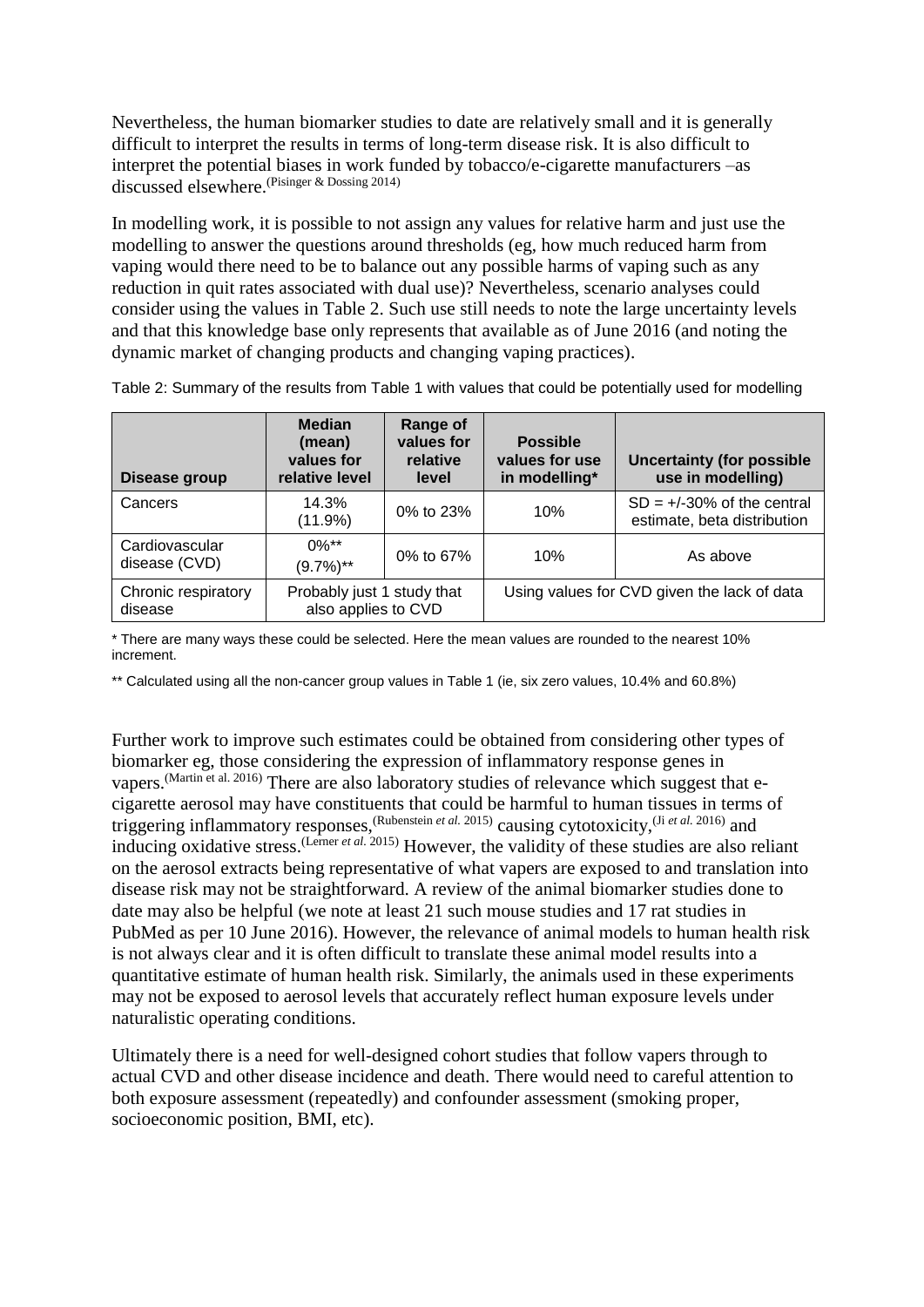### **References**

- <span id="page-5-13"></span>Antus B, Kardos Z (2015). Oxidative stress in COPD: molecular background and clinical monitoring. *Curr Med Chem* 22, 627-650.
- <span id="page-5-1"></span>Behar RZ, Hua M, Talbot P (2015). Puffing topography and nicotine intake of electronic cigarette users. *PLoS One* 10, e0117222.
- <span id="page-5-6"></span>Carnevale R, Sciarretta S, Violi F, et al. (2016). Acute impact of tobacco versus electronic cigarette smoking on oxidative stress and vascular function. *Chest* (E-publication 21 April).
- <span id="page-5-4"></span>Cunningham FH, Fiebelkorn S, Johnson M, et al. (2011). A novel application of the Margin of Exposure approach: segregation of tobacco smoke toxicants. *Food Chem Toxicol* 49, 2921-2933.
- <span id="page-5-5"></span>Farsalinos K, Cibella F, Caponnetto P, et al. (2016). Effect of continuous smoking reduction and abstinence on blood pressure and heart rate in smokers switching to electronic cigarettes. *Intern Emerg Med* 11, 85-94.
- <span id="page-5-11"></span>Ferrari M, Zanasi A, Nardi E, et al. (2015). Short-term effects of a nicotine-free e-cigarette compared to a traditional cigarette in smokers and non-smokers. *BMC Pulm Med* 15, 120.
- Goel R, Durand E, Trushin N, et al. (2015). Highly reactive free radicals in electronic cigarette aerosols. *Chem Res Toxicol* 28, 1675-1677.
- <span id="page-5-8"></span>Hecht SS, Carmella SG, Kotandeniya D, et al. (2015). Evaluation of toxicant and carcinogen metabolites in the urine of e-cigarette users versus cigarette smokers. *Nicotine Tob Res* 17, 704-709.
- <span id="page-5-14"></span>Ji EH, Sun B, Zhao T, et al. (2016). Characterization of Electronic Cigarette Aerosol and Its Induction of Oxidative Stress Response in Oral Keratinocytes. *PLoS One* 11, e0154447.
- <span id="page-5-3"></span>Kalkhoran S, Glantz SA (2015). Modeling the Health Effects of Expanding e-Cigarette Sales in the United States and United Kingdom: A Monte Carlo Analysis. *JAMA Intern Med* 175, 1671-1680.
- <span id="page-5-9"></span>Kotandeniya D, Carmella SG, Pillsbury ME, et al. (2015). Combined analysis of N' nitrosonornicotine and 4-(methylnitrosamino)-1-(3-pyridyl)-1-butanol in the urine of cigarette smokers and e-cigarette users. *J Chromatogr B Analyt Technol Biomed Life Sci* 1007, 121-126.
- <span id="page-5-0"></span>Lee YH, Gawron M, Goniewicz ML (2015). Changes in puffing behavior among smokers who switched from tobacco to electronic cigarettes. *Addict Behav* 48, 1-4.
- <span id="page-5-15"></span>Lerner CA, Sundar IK, Yao H, et al. (2015). Vapors produced by electronic cigarettes and ejuices with flavorings induce toxicity, oxidative stress, and inflammatory response in lung epithelial cells and in mouse lung. *PLoS One* 10, e0116732.
- <span id="page-5-7"></span>Martin E, Clapp PW, Rebuli ME, et al. (2016). E-cigarette use results in suppression of immune and inflammatory-response genes in nasal epithelial cells similar to cigarette smoke. *Am J Physiol Lung Cell Mol Physiol*, ajplung 00170 02016.
- <span id="page-5-2"></span>McNeill A, Brose L, Calder R, et al. E-cigarettes: an evidence update. A report commissioned by Public Health England. London: Public Health England, 2015.
- <span id="page-5-10"></span>McRobbie H, Phillips A, Goniewicz ML, et al. (2015). Effects of Switching to Electronic Cigarettes with and without Concurrent Smoking on Exposure to Nicotine, Carbon Monoxide, and Acrolein. *Cancer Prev Res (Phila)* 8, 873-878.
- <span id="page-5-12"></span>Pacifici R, Pichini S, Graziano S, et al. (2015). Successful Nicotine Intake in Medical Assisted Use of E-Cigarettes: A Pilot Study. *Int J Environ Res Public Health* 12, 7638-7646.